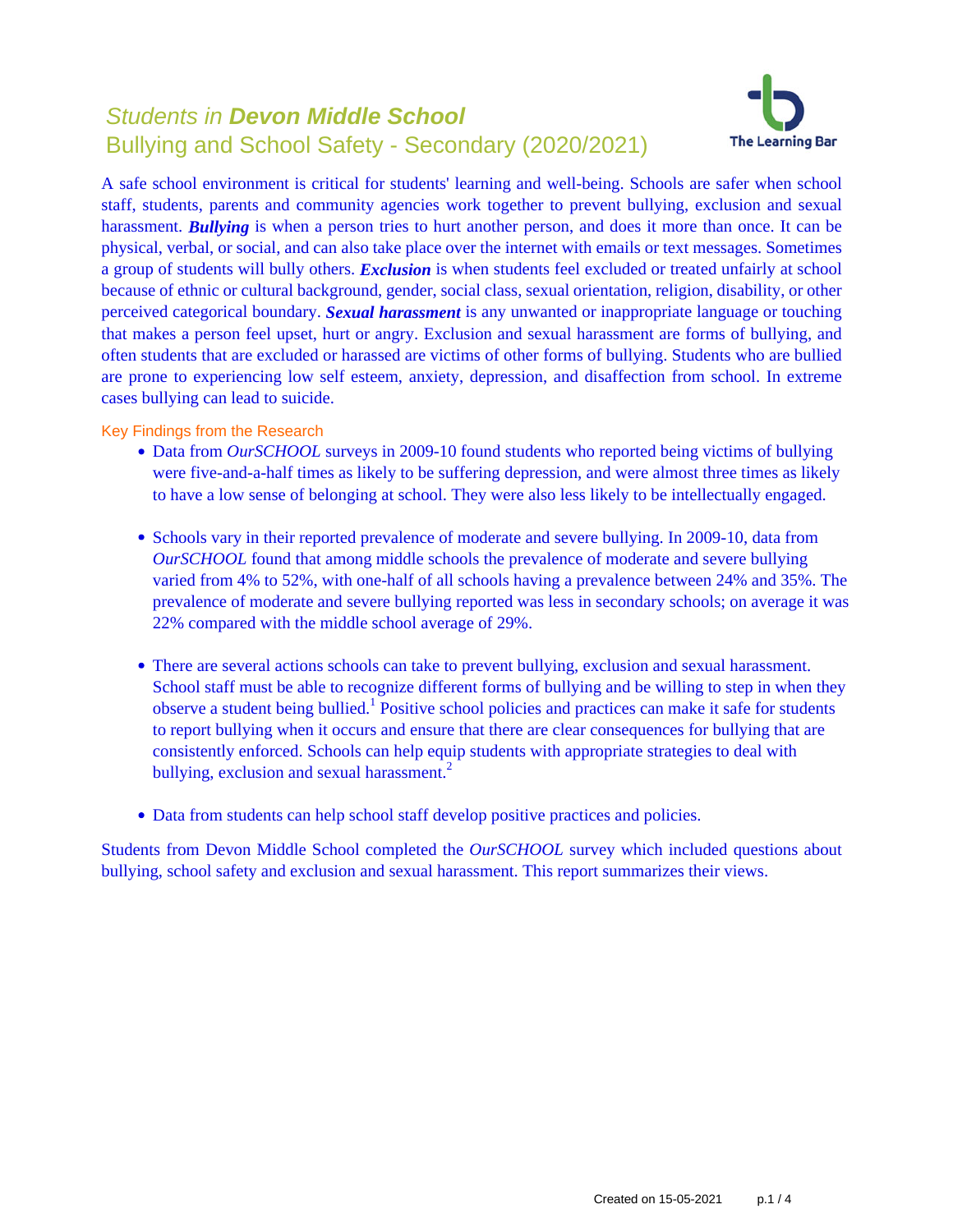# **1. The prevalence of school bullying**

The literature distinguishes between bullies, victims and those who are both bullies and the victims of bullying.<sup>3</sup> The percentage of students who report being victims of bullying is a useful school-level measure of the extent of bullying and its potential effects on youth. Students' reports of taking part in bullying and students' accounts of witnessing bullying are less useful as a school measure, because even a single incident of bullying may be seen or talked about by a wide range of students.

Overall, 49.8% of students in Devon Middle School reported being a victim of bullying about once a week or more often, for at least one of the four types of bullying. In addition, *OurSCHOOL* classifies students as being moderate or severe victims. Figure 1 - shows the results for all students in Devon Middle School, and separately for boys and girls, compared with the national average. Figure 2 indicates the types of bullying most often experienced by the students at Devon Middle School. The results are based on students' reports of being victims of physical, social, verbal and cyber bullying in the previous 30 days.

#### lackson by high  $\Box$  moderate  $\Box$  Any 60  $12.8$ 15.9  $15.3$ 40 17.0 15.0  $22.0$  $12.0$  $17.2$  $12.1$ 20  $13.0$  $12.0$  $12.0$  $18.6$ 16.7 15.0  $11.0$  $11.0$ 10 ር  $\Omega$ male female mean male female mean School average Canadian average

#### **Figure 1: Prevalence of bullying at Devon Middle School**

### **Figure 2: Bullying by Type at Devon Middle School**

#### Almost Every Day About 2 or 3 Times a Week About Once a Week Never or hardly ever Physical  $12<sup>1</sup>$  $65$ Verbal  $17.5$  $1A$ Social  $10<sub>7</sub>$  $14.3$ Cyber  $9<sub>g</sub>$  $\overline{30}$  $\frac{1}{70}$ тò  $\frac{1}{20}$  $40$  $50^{\circ}$ 60  $\overline{80}$ so Percentage of students

# **2. Where and when bullying occurs**

Bullying tends to occur most frequently in classrooms, hallways and the lunchroom, but this can vary among schools.<sup>4</sup> Students quickly learn where the 'hot-spots' are, which tend to be places where there is inadequate supervision.<sup>5</sup> Students at Devon Middle School were asked where bullying happened most often in and near their school. The results are shown in Figure 3.



The students at Devon Middle School were also asked when bullying most often occurred. Figure 4 displays the results.

#### **Figure 4: When bullying occurs at Devon Middle School**

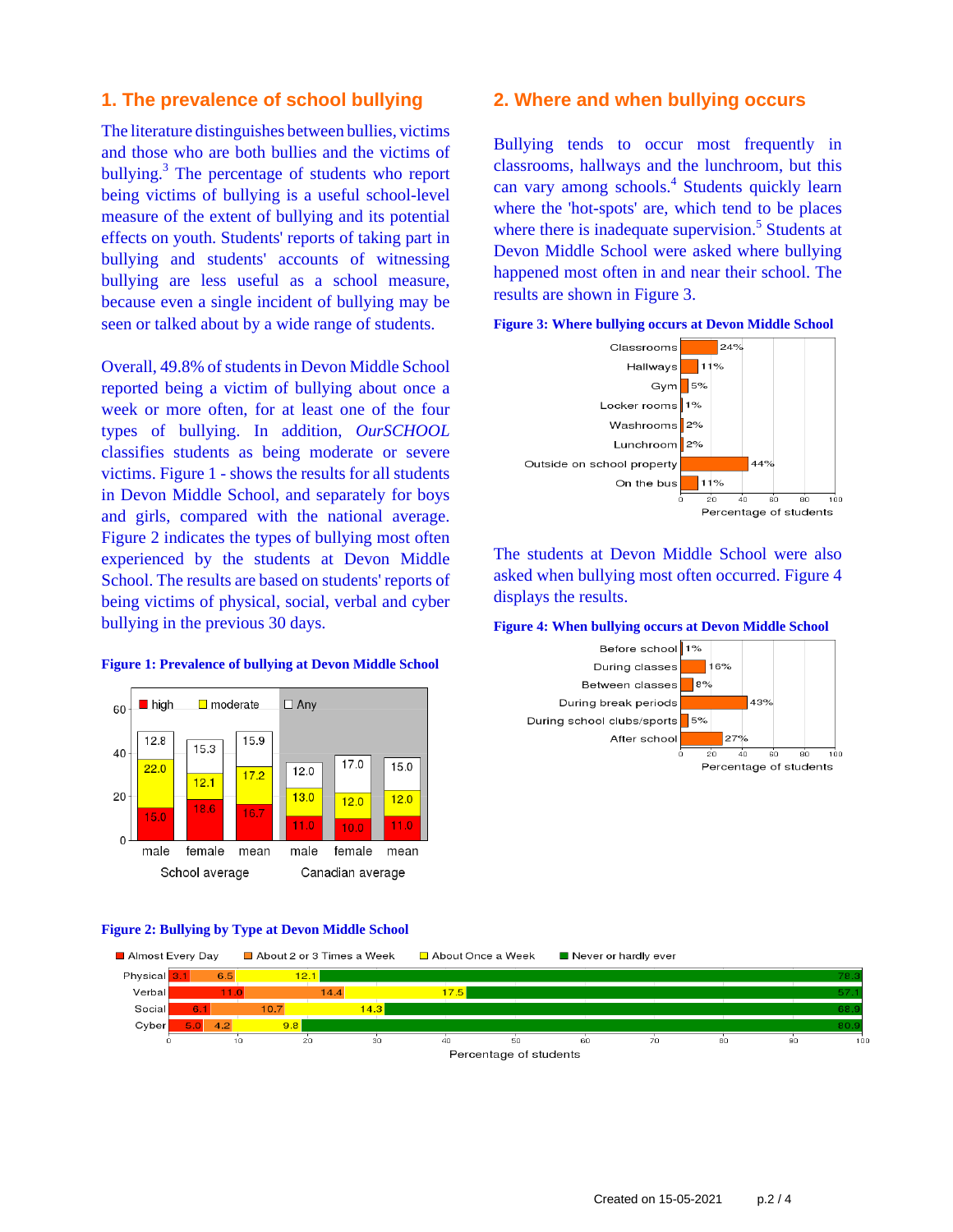# **3. How students respond to bullying**

Students in Devon Middle School who reported being bullied in the past 30 days were asked what they did the last time they were bullied. Figure 5 summarizes their responses.

### **Figure 5: How students respond when bullied at Devon Middle School**



Figure 6 summarizes student responses when they saw or heard about a student being bullied.

#### **Figure 6: Response when others are bullied at Devon Middle School**



# **4. Measures to prevent bullying**

School policies and practices can help prevent student bullying. Students at Devon Middle School indicated the extent to which they felt certain anti-bullying measures were practiced in their school. Figure 7 shows the percentage of students that agreed or strongly agreed that these practices were evident in their school.

#### **Figure 7: Measures to prevent bullying at Devon Middle School**



# **5. Students who feel excluded**

Many students feel excluded by their peers or treated unfairly by school staff because of their ethnic or cultural background, gender, social class, sexual orientation, religion, disability, or other perceived categorical boundaries. Figure 8 shows the percentage of students who felt excluded by other students for various reasons.





Figure 9 shows the percentage of students who felt they were treated unfairly by school staff for these same reasons.

## **Figure 9: Reasons students feel they are treated unfairly by staff at Devon Middle School**